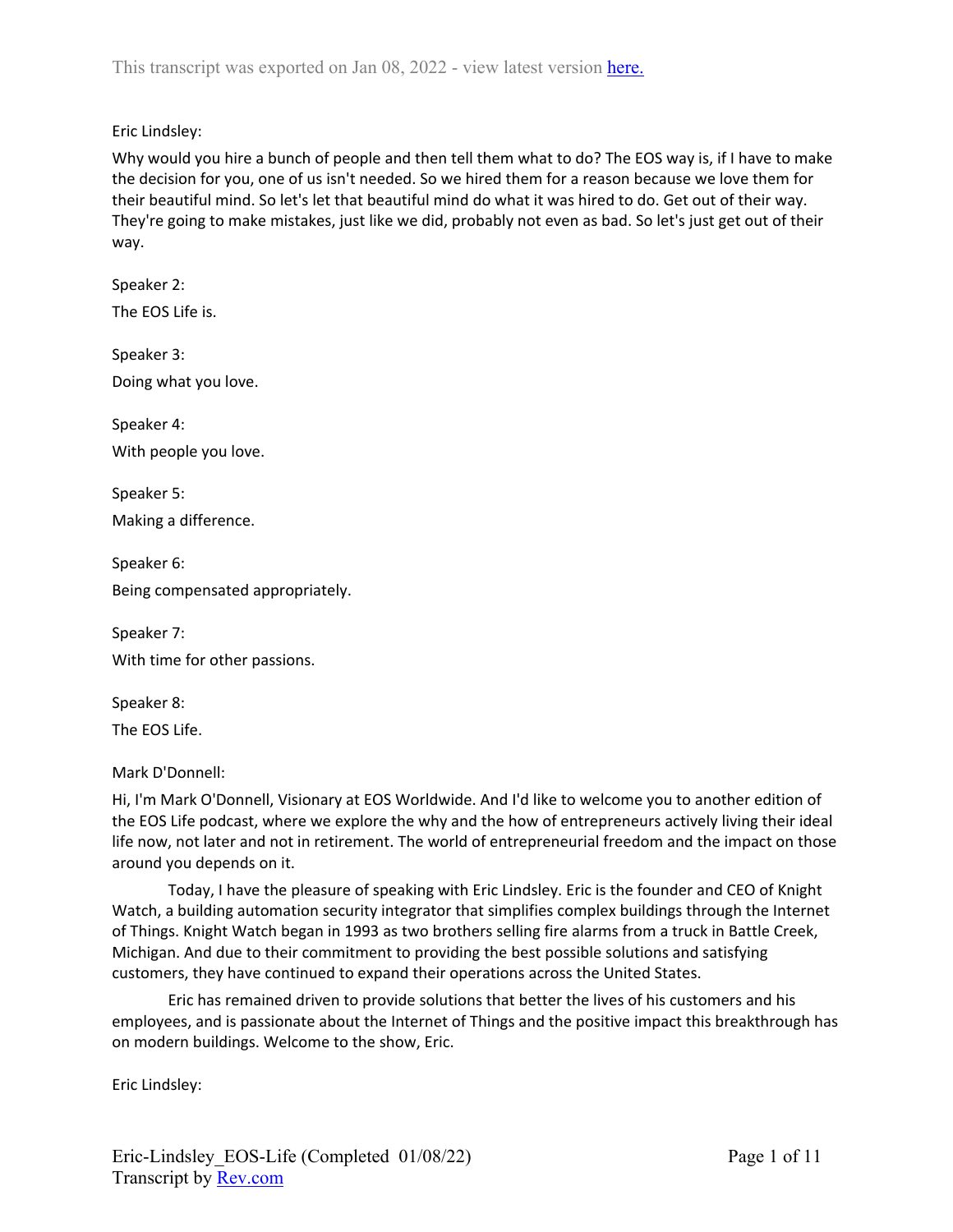### Oh, glad to be here.

### Mark D'Donnell:

I'm so grateful for you to be on the show and to get our listeners acquainted with you. Can you briefly tell me about yourself? What do you do? What is your role? What are you responsible for on a daily, weekly basis?

### Eric Lindsley:

Oh, that'll be quick. So I'm married. My wife and I have four kids. So three girls and a boy, boy is the youngest. Poor fella, we were outnumbered. Yeah, we started the company. We actually got our actual business name in 1994, but actually started in 1993. We were located in Kalamazoo, Michigan as our headquarters. True, we're across the US. And I think we're in 44 countries now.

Mark D'Donnell:

Wow.

### Eric Lindsley:

And the majority of that work, the vast majority started after EOS. You asked about what I do on a daily basis and quite honestly, thanks to EOS and the EOS life, I go in on Wednesday mornings for an hour and a half and then I'm out the door. So I really don't have a lot of involvement on the day-to-day, but one thing I never miss is my level 10. That doesn't happen. That's the glue that keeps everything together. But that's my work schedule. Sometimes I'll go in for maybe a half day or something like that. I know that sounds bad. There's probably some people that are hating me right now.

Mark D'Donnell:

Or jealousy, or maybe it's inspiring just a little bit.

Eric Lindsley:

Yeah. So that's a little bit of background.

Mark D'Donnell:

Yeah, that's awesome. So as you know, the focus of this show is to help other people discover their ideal life, that hour and a half that you spend working on your business. So discovering their ideal lives, which we think is synonymous with the EOS life, which is doing what you love with people you love, making a huge impact, making a huge difference, being compensated appropriately and having time to pursue other passions.

So oftentimes this means you weren't always living your ideal life. You weren't always spending only an hour and a half in your business. So I'm going to just dive right in, Eric. And if you could take us to the moment and what was the moment for you that you decided that you needed to change, that something wasn't working, that you needed to start diving into that ideal life? What was that moment for you?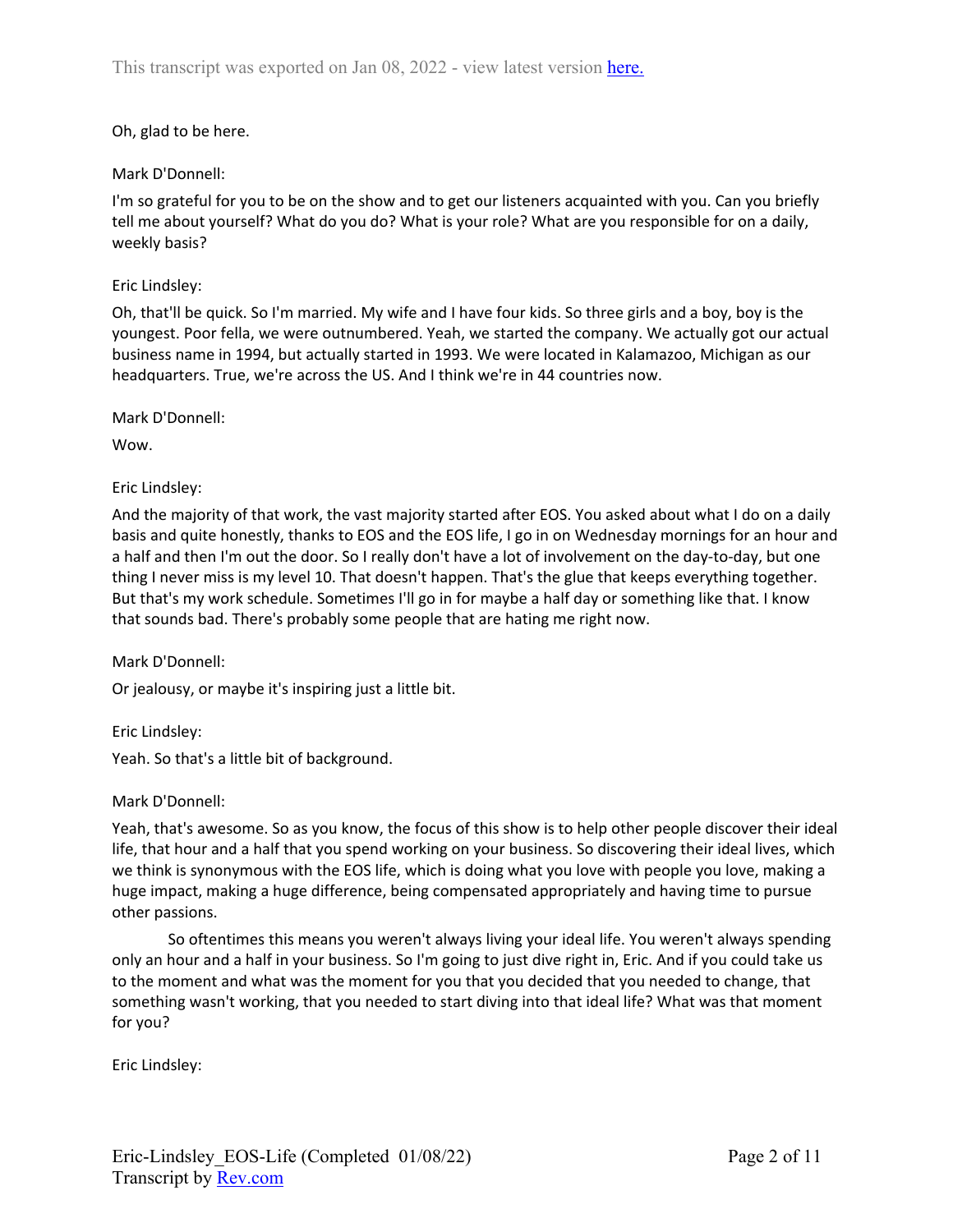Well, this is going to sound counterintuitive at first, but about five years ago at nighttime, I wasn't sleeping very well. And I was sitting up on the bed. My wife said, "What are you thinking about?" And I said, "I think I need new friends." She said, "What's wrong with our friends?" I go, "Well, it's not that, but I don't have friends I can relate to." Actually, I have to go back.

It was probably closer to six years ago and I had heard of EO and I started EO. I got ahold of a company and someone I knew that was an EO member. And I started with EO and like you do, I was sharing some issues that I had. And two of now my best friends said, "Well, are you doing EOS?" And I was like, "What the heck is EOS?" which I think is one of your book names.

Mark D'Donnell:

It is.

### Eric Lindsley:

And they go, "Oh, we're going to introduce you to Jim Coyle. He's the best of the best." In this area, I do agree, he is. He's amazing. So we started with the EOS process and quite honestly, as we're going through this, I'm going, "Oh my gosh, there's a lot to this. This isn't one of these deals where you go for an hour and you restructure your meetings or something. And then voila, now it's all magic."

We went through the process and there was commitment. There was getting the team bought in and stuff like that, which is a great thing. And that's how it started. So we're just approaching our fourth year as an EOS company. And in business circles, people call me the purist because everything I ever get asked, I always bring back to something I learned through EOS. And I'm in another business group now and oftentimes half the group is EOS companies. They go, "So what does the purist have to say?" And everybody knows when they say the purist, we live EOS to the book. I just do.

When you find something that works, don't try to change it. So we live it very purely. And so that's my nickname in other circles is the EOS purist.

### Mark D'Donnell:

And so for our listener, you mentioned EO, that's the Entrepreneurs' Organization for those of you who don't and aren't familiar with that organization. So it's a group of entrepreneurs who come together in forum and there's chapters most likely in your local area, so you should check that out too.

So Eric, you wake up in the middle of the night, you discover maybe you're still doing what you love or maybe not. But you needed to spend it with people you love, people who you could relate to. Where did you begin? So did you go right to EO and that's where you found out? How did you find out about EO? What were your steps?

### Eric Lindsley:

Well, it was actually a couple years prior, there was a Detroit chapter and they asked me to join, but it was driving back and forth to Detroit. I'm about two and a half hours away. And it sounded very interesting, but I didn't do it. But after a couple years of thinking and thinking, I really do need people I can relate to and share problems with. I contacted the person that asked me to join the Detroit group. And he said, "Hey, they have a Grand Rapids chapter now." And he made the introduction.

So sure enough, I met Wade Wyant and he was actually just about to leave. He was going to be moving out of EO and he introduced me and got me started. And he was leaving for positive reasons. He was actually leaving his company that he sold and things like that. So it wasn't a bad thing at all. So he made that introduction and that happened probably within a couple weeks. And then it was a few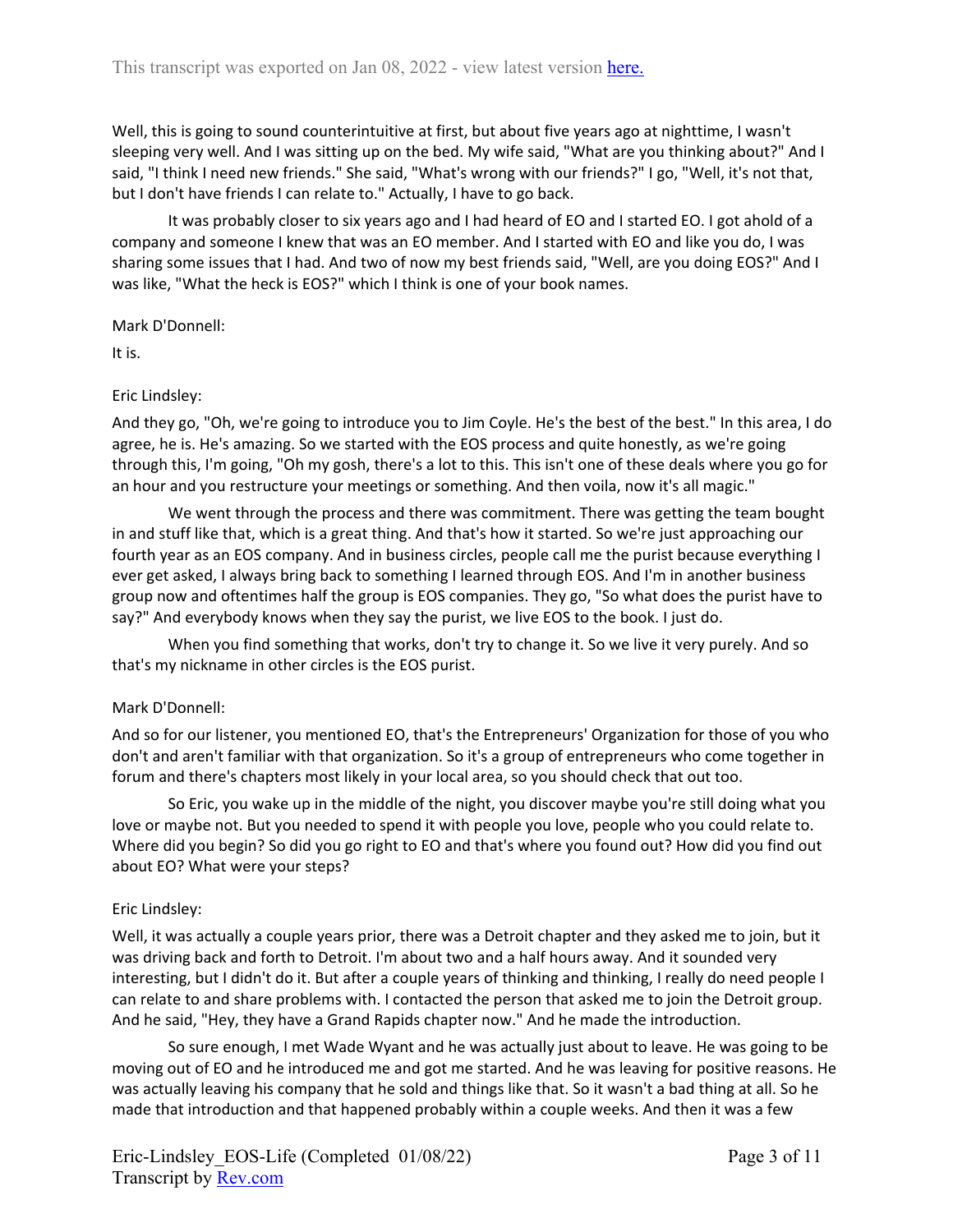months down the road, I was just going through issues that I was suffering from. And then again, my friends who are now my best friends were really on me to get ahold of Jim Coyle at EOS. And then, yeah, we did the introduction, took the leadership team, and we jumped in head first.

### Mark D'Donnell:

Now I imagine that at the of time, you weren't only working an hour and a half. Can you tell me a little bit about what your life was like at that time, other than not being able to relate to the people around you?

### Eric Lindsley:

Yeah, it was pure chaos. I worked no less than six days a week, 12 plus hours a day. I went through a period of time just prior to that that I was working seven days a week. And I was at the point where it just seemed like it didn't matter how much I worked, how hard I worked, and how much energy I put in, how much creativity, we just couldn't get past the lid, which I realized was me, which is sad. And it's really damaging to your ego to really look and go, "Look, you're the problem."

#### Mark D'Donnell:

Yeah.

### Eric Lindsley:

And I had spent, and I'm not exaggerating, hundreds of thousands of dollars on personal improvement and things like that. And the cool thing about EOS is I learned what a waste of money a lot of that was because it was all about me and it wasn't about everybody around me.

And the old Zig Ziglar saying is you can get anything you want out of life if you help enough other people get what they want. Well, what I really liked is when we got the team involved, it wasn't my goal anymore. It was our goal and they helped to define the goal and accountability naturally happened. And when I would do certain things, say certain things, everybody understood why, where before I had all the stuff in my head, and I thought I was a good communicator because I talk probably too much, but I don't think I had the, I know I didn't, I didn't have the buy-in of the entire company.

And that's what EOS really did is it helped pull everything together and it made it a we thing instead of a me thing. And the other thing about that that was really cool again, very humbling, is I am probably the least talented person at our leadership team. And I really mean that. Everybody there, and this is a good thing, they have very strong talents and I used to be a lid. The law of the lid. I capped that because everything channeled through me.

So by following the EOS model and letting them own what they're naturally good at really just put the company on fire. And I've made myself very obsolete.

### Mark D'Donnell:

Which that is absolutely frightening to a lot of people, right? Because your ego, your identity, your sense of self-worth is just wrapped up into your work a lot of times as an entrepreneur and it takes a little bit of courage to step into that, right?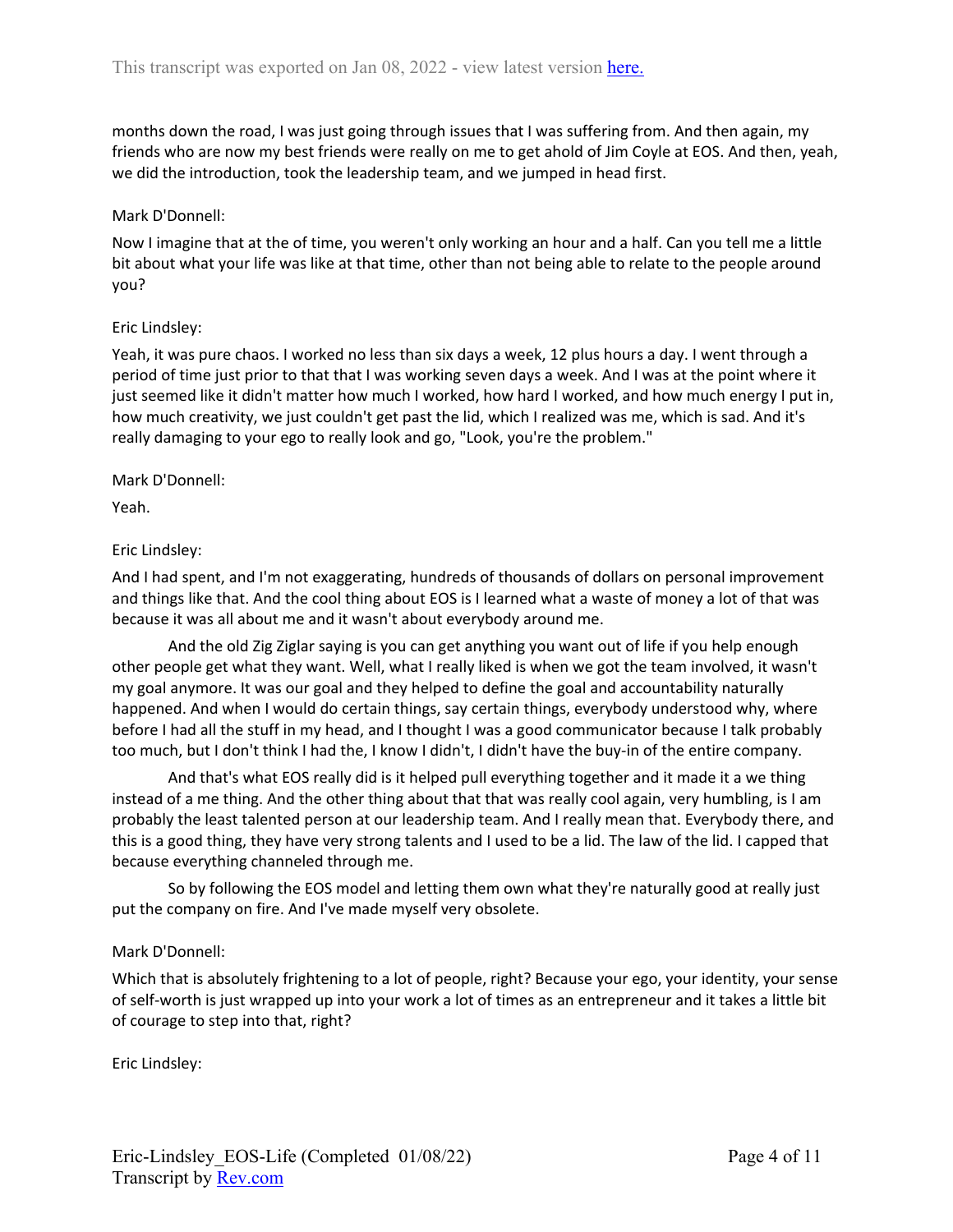Yeah. And the thing is I and will be honest, this is really counterintuitive too. I got depressed because nobody was asking me questions. This company is growing out of sight and everything from top line to profitability, I mean, everything's just been wonderful, but I was wondering, does this company even work anymore? Because nobody calls me. There's no chaos. And I got depressed because it wasn't about me.

So it's very sad to say, but yes, my identity was the company and when the company wasn't doing good, I felt like a complete failure. When the company was doing great, I felt like I was on top of the world and neither one is really true, but it took me about a year to adjust to the fact that things don't run through me anymore. Other people have it under control and they're doing a better job than I would do anyway as long as I give them, quite honestly, full authority to make decisions and just get the heck out of their way. It's like putting nitrous in a car. I mean, it just really takes off.

### Mark D'Donnell:

So I'm just going to take us back just a little bit. With your implementation of EOS, you start working with Jim Coyle. I imagine that because you were going in this emotional transition that not everything worked quite as well as you were hoping or maybe it took a little bit longer. Can you take us through that, what that was like? What worked, what didn't work?

### Eric Lindsley:

Sure. So what we did is we elected to not slow roll the EOS process. I don't think that's a good idea. Personally, I think you just tear the bandaid off and you just go for it. I've seen it done both ways. I've never seen, well, I'm not going to say I've never seen. They definitely move forward, but tear the bandaid off and just ... You're either in or you're out. So we had actually just purchased a small company. So our rollout was the introduction of the new company at the same time. So we had everybody at the office and it was like welcome to the new company and you're now EOS, so are we.

So we all started the journey together. For about a year and a half, I saw really no difference in the growth of our company. I saw no difference in profitability and I was really frustrated and I called Jim and I said, "Hey, we've been really working on this and I can see all kinds of things. Everything is streamlining. People are doing what they're supposed to do, but I'm really not seeing any results." And he said, "Well, Eric, that's normal. You have to grow internally before you grow externally."

And that makes sense. You can't just say, "Hey, I want to be Mr. Universe" and then show up for the competition looking like I do today without lifting many weights. Now, it's going to take time to build to get to that point, but I didn't really see it at first and I'm not kidding. I think it was within a couple months, all of a sudden it all started to click together. And we went through a year where our profit was, I don't know, between seven and eight times I think the following year, the highest it had ever been. And we doubled our top line, but the amount of efficiency we had, I had never seen before.

And I kept checking with our CFO going, "Is this real? Are you sure that's real? Are you sure there's not something missing?" I was getting paranoid because I had never seen the company perform like that before, but Jim was right. He said, "You have to grow internally before you grow externally." And I could see everything getting better, but it just wasn't translating the bottom line. But then all of a sudden, it all caught up and yeah, then it took off and it's never been the same since.

### Mark D'Donnell:

That is amazing. Congratulations for those results. It's just fantastic. So with all of this and we always say that it takes 18 to 24 months until everything is rolled out and working. And just to Jim's point, during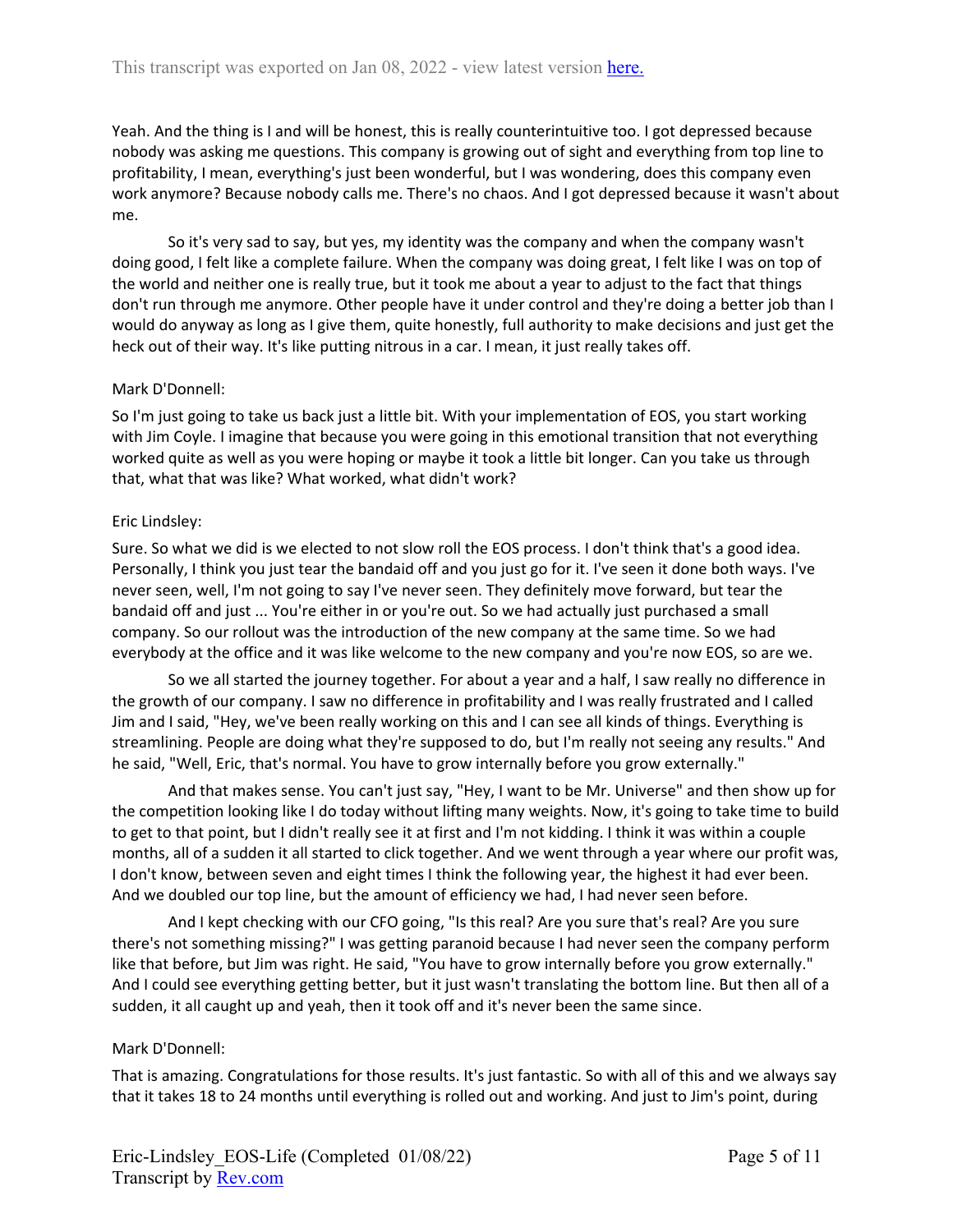this time, how was your time, your personal life, the time with your family? Was it basically the same until that same trigger point or was it improving sooner than that?

### Eric Lindsley:

Well, actually, the first thing that I noticed at work was we all looked forward to seeing each other at our level 10 meeting. Sometimes these meetings just didn't seem to be as organized. People started showing up early. I looked forward to going to the level 10. I just really liked it because we always got things done and still do. And yeah, the chaos, I started going down to about a 40-hour work week and that happened within, I don't know, two or three months probably. And that's just something I had never done in my life. That just didn't exist for me.

And then my wife noticed and she said, "You seem a lot more calm." So even if the profitability and the growth wouldn't have happened, I still would do it because it simplified the business. We had a playbook for everything. It didn't matter what it was. If it was someone had to go, we wanted to hire somebody, we had to reprimand, whatever it is, there's a perfectly articulated process of how to do it. And you just open up the book, go to the page and this is how we do this and it was so nice. And the big thing I noticed, like right now, there's a talent glut.

Everybody's saying I can't get people, can't get people, can't get people. We've added 27% to our staff this year. And I have a waiting list of people to come in. My competitors, most of their best people have left and come. We just call and they're like, "Yeah, sure. I'll sit down and have coffee." So that has happened. We don't have a talent issue. We don't have a people issue.

I hear my competitors complaining constantly you can't find people. I can have as many as I want, but it's because I think that our culture has a reputation now in the marketplace. And I know it sounds too good to be true, but I really thought there was some exaggerating going on on the radio when I was listening to the news channel or whatever about all this stuff. I'm thinking, "I'm not feeling it. I'm not feeling it. I'm not feeling it. Still not feeling it."

We can hire, I could add another 25 or 30 people in a couple months if I wanted to. It's not a big issue for us. And we're very picky. Sometimes it's a two-month interview process to get into our company because we're very, very picky about who we'll hire. But even with that, we have to put the brakes on bringing people in versus being desperate to go find people. We only bring people in that we think share our values and are going to help us move the company forward.

# Mark D'Donnell:

Yeah. And we hear that so often with hiring and really culture creates the attraction model. And we're just tipping the scales in our direction with that. It's not like we're magically making people. They're out there for everyone except for those with a great culture and a great environment, productivity, you'll tip the scales in your direction. So it sounds like you've done that.

So with your newly freed up time, you're doing what you love. You're doing that with people you love, you're building this culture. Let's talk a little bit about impact. And so for you, what is your impact that you want to make in the world? What's the dent in the universe?

### Eric Lindsley:

So good question. So I won't go into it for a lot of detail, but when I was younger, we grew up with very little. Didn't have water or electricity in our house. It was always if we're going to or not, it was kind of a tough way to go. And you just would never think that someone like myself would ever amount to anything because, I mean, literally we had hobos walking up and down the road in my neighborhood,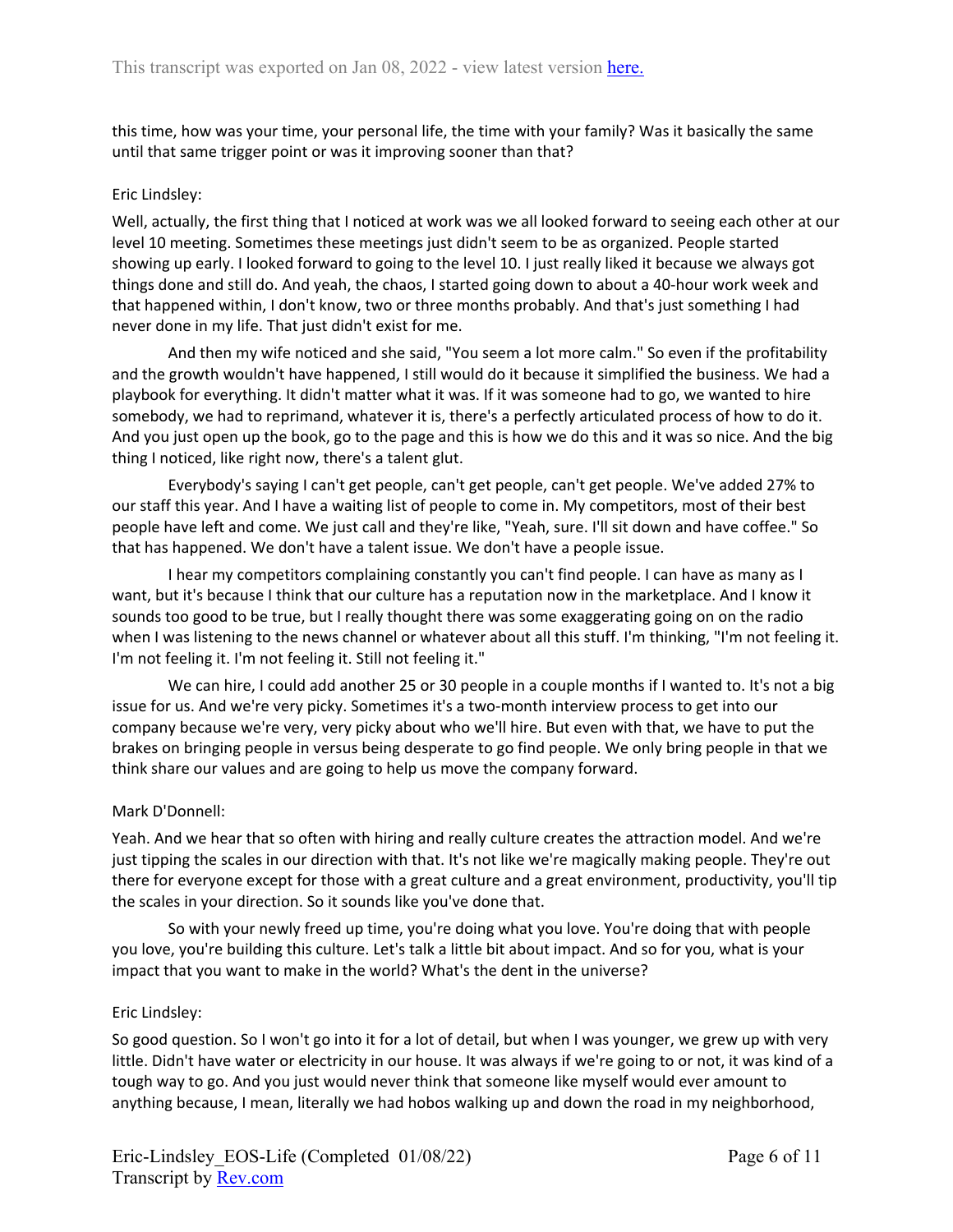prostitutes, mad dog, 2020 bottles broken all over the place and it was not a good place. And I just remember thinking, "Man, I have got to get the heck out of here."

But what I also remember was we had all these kids in my neighborhood that were brilliant, better than me at everything, everything, but they didn't have the same influences. They had very negative influences around them. Crime was like the easy way to go. You could steal, sell drugs, whatever. And I used to think isn't it sad? Because my dad as a joke threw a Zig Ziglar tape at me when I was about 15 and said, "Here, you need to fix your attitude." He got it at this place called Big Lots for a dollar. It was in the dollar bin, believe it or not.

So I listened. I was actually going to record some rap music over it, but I listened to it first. I was like, "Wow. I'd never heard words like this before." And that started to get me thinking. But when you talk about dent in the universe type thing, so there's two parts to that. One is through business. One is the other side. So on the business side, what I learned from Maxwell, which is very, true leaders create leaders, but great leaders create leaders that create leaders.

So everything I do, I'm trying to get to the last person at the company, like the people that are actually doing the work in the field and hoping that we grow leaders there that can come up. And I've seen people come to making maybe \$35,000 a year to making more than I even want to say on this podcast. But I have seen some huge turnarounds and that really makes me happy, very humble, grateful and it makes me feel very fulfilled.

On the other side of it, and my dream has never changed. I would like to find a way to reach, and I'm working on that now, those kids that had all the brilliance but the environment was bad and show them that there is a path out. So that would be the dent in the universe because if everything you do is just for you, what a lonely ... That's like playing golf by yourself. You make a hole on one and no one's there to see it. You really have got to share and give away. And that's how things come back.

So that's what I would like to do. But one point I want to make that I didn't make and EOS is definitely a huge part of this, the biggest part of it, is I was always mentally distracted. So when I was at home, I was at work, when I was at work, I was at home. I was never anywhere. And my wife's noticed, my kids have noticed. My kids call me all the time, which never happened before. I think they just saw me as Mr. Grouch, like the Sesame Street guy. So anyway, but my daughter calls like almost every day. "Hey dad, what's up?" And she's in college in Alabama. But my relationships with my friends and my family is better than I ever thought it would ever be but it's because I'm not so distracted. I don't have this constant anxiety that I used to walk around with.

So I think that's been a really big thing. And I just wanted to note that, but those are the two areas I want to continue to make an impact. Getting back to the big dent in the universe is continue to create leaders that create leaders. And we're seeing a lot of that success happen now within our company. A lot of people are coming up, which is awesome. And then outside of the company, I would like to be able to do the same thing.

# Mark D'Donnell:

I love all of that. So you already mentioned being compensated well, so we won't dig into that very much. But if we look at time to pursue other passions, before we started recording here, you mentioned that you live in the country and you like to fly planes. Is that your passion? Tell us a little bit about that one.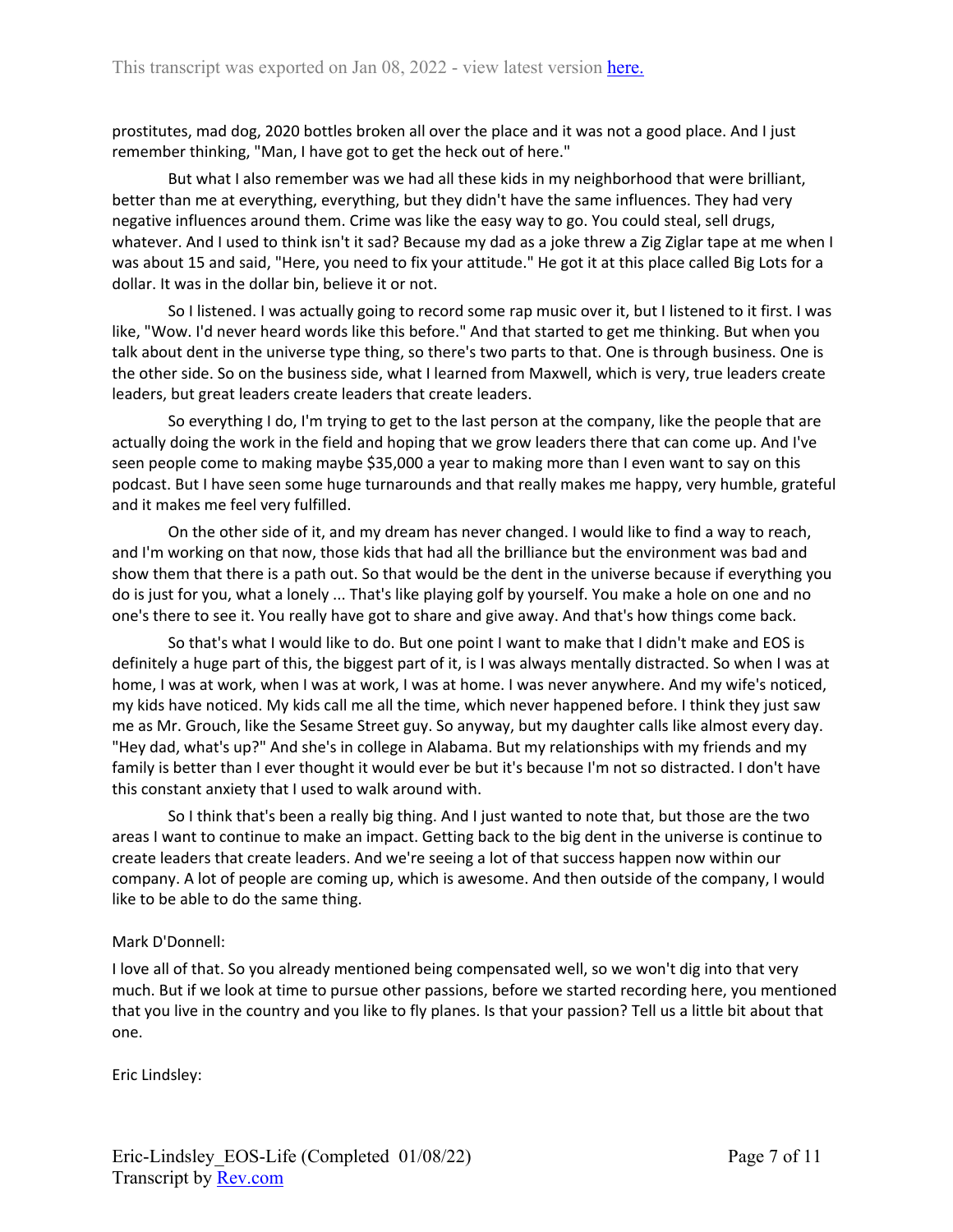Yeah. So basically my life is family business and airplanes. Some people would argue it's airplanes and that's it. I have two airplanes. I have a bush plane, like an Alaskan bush plane, big tundra tires, snow skis. And I'm getting floats for it now so you can take off and land on water. And the other thing is it's kind of like a top fuel dragster in the sky. I fly what's called a Pitts S2B, fully aerobatic smoke system. I've done competitions, stuff like that.

Yeah, so we bought this nice place. We've got 80 acres out here, a private lake that I share with my neighbor where he takes off and lands with his float plane. Yeah, so I have a hangar down on the water, a hangar up top, and now I can fly and get my adrenaline fixed, which I really love, or I like to head out west, the continental divide, stuff like that. Actually, my two really good friends from EO, every year we go out to Montana. We drop down in where you can only get by airplane and then we take our backpacks and we head out for a week or so and go fly fishing.

I love just being out in nature. I love aviation. I have since I was a little kid. The fact that I even, from where I came from, I just keep ... Every day, I feel like I'm going to wake up and this dream is going to come to an end. I can't believe that I'm even here. It's nothing that anybody would ever anticipate so I feel like I've won the Lotto five times in a row, but that's what I do. That's where I spend a lot of my time. And then of course, we do have friends, the same friends.

I didn't get rid of my other friends, but I needed some friends that could relate to my issues. Yeah. And the kids, some of the friends we have, their school teacher or whatever, they can't really relate to some of the same business problems and struggles that you have. And actually through EOS, I've made other friends with other EOS companies. And it's really nice just to be able to share information back and forth. But that's it. My life is actually very simple now.

I've got my family, friends, business, aviation, and working on some of those areas I can give back and that's it. It's actually very simple, which is very different than it used to be. It was all spattered about and chaos.

# Mark D'Donnell:

So we know that living your EOS life, which you clearly are, is a journey. And so it's never perfect. What part of your EOS life are you working on right now? And what's next for you?

# Eric Lindsley:

So the big thing is, and it's really my primary focus, is create leaders that create leaders. This is one very small difference that we have from EOS. But I think it's compatible. Everybody at our company has a little card in their wallet and it's a decision card because it says, is it good for the customer, is it good for of the company, is it ethical, are you willing to be held accountable for it? Make the decision. Need a lighter rack for your truck, go buy it. If you need something, go buy it. You want to do something for a customer, go do it. Don't ask anybody, just do because ultimately, you have all the information.

One of the things I recognized is that, and I'm going to lose track of the question you asked because I tend to do this, but anyway, I'll get back on task. We did that, but really focusing on creating leaders that create leaders because that's really the success recipe to a company that's going to grow and thrive. We don't just take anybody and bring them in. So we know what we're looking for. People that have our five core values and it seemed like they're ignited by what the company wants to do and where they're willing to go or where we're headed and they're willing to go there with us.

On the work side, I mean, that's really my focus. I don't have a big focus anywhere else because all those other positions are doing very well. And I don't need to get involved in that. We leaders for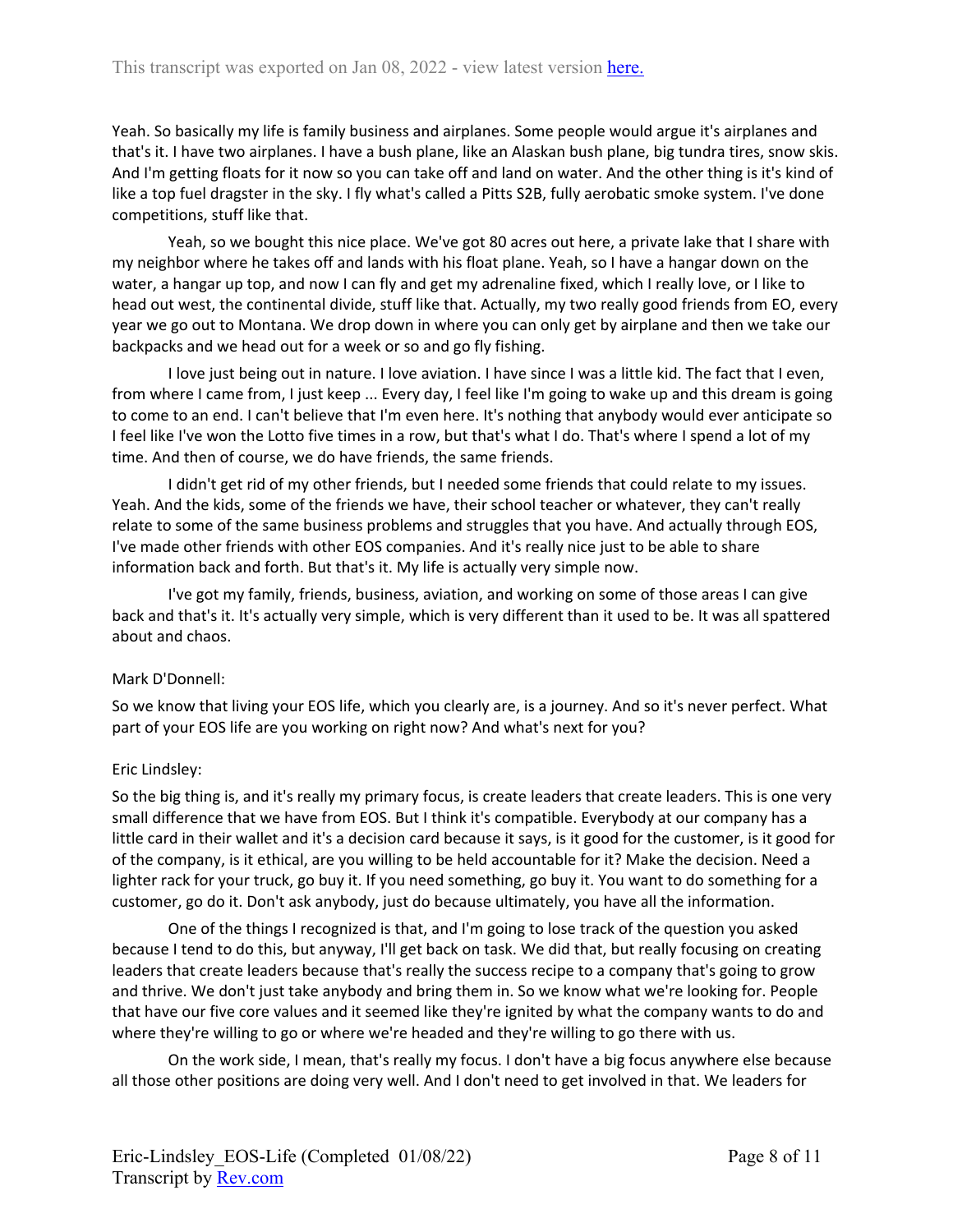that. So for me, it's really just that voice that's trying to drive some very simple messages out to I call it the edge, but the people that are working in the field.

#### Mark D'Donnell:

So Eric, could you do me a favor and repeat those questions that you have your employees ask? I think it's important for people to hear.

### Eric Lindsley:

So is it good for the customer? Is it good for the company? Is it ethical? Are you willing to be held accountable for it? If the answers are yes, just make the decision and move on. So my grandfather ran the third largest company in the world. He was a man of few words. When I was about 10 years old, I asked him, "Hey grandpa, how do you have over a 100,000 employees?" He goes, "Good decision, bad decision, make a decision, move on." And I go, "What?" He goes, "Good decision, bad decision, make a decision and move on."

So I thought about that and I went back to him. I was always curious about him because he was just a quiet guy, but I knew he was a successful guy. And I go, "Hey, you said about that good decision, bad decision stuff. What if you make the wrong decision?" He didn't roll his eyes but I could feel it in the way he took a breath. He goes, "Listen, Spike." That was my nickname. He goes, "Indecision will kill you worse than making a decision. You use the information that you have and you make the decision because indecision will kill you. You have to make decisions and you have to move on."

So I thought about that. And if you want to know why that decision card came out, I was really frustrated one day. I was walking clients through our building back when I was more into that, and a person in the backroom said, "Hey Eric, do you think I should order trash bags?" And it hit me and I was actually frustrated because to me, it was a bad reflection of me. So I went to Darren, our COO, and I said, "Hey, Darren. I was just asked this question." He goes, "Man, he shouldn't have asked that." I go, "No, no, no. No, no, no. This is our fault. This is our fault. Remember they're going to act how we do. He felt like he needed to ask me that question. 'Should we order trash bags?' Are you kidding me? I go.

So this is an issue. So we thought about it. And then we came up with a decision card and there you go. That's how that got implemented because we thought about why would you think that you have to ask? I wouldn't care if he bought something for \$2,000, \$5,000 if he thought it was the right thing. And if he made a mistake, whatever. What we talk to our staff about is go ahead and make the decision. No one's made more wrong in their decisions than Eric Lindsley. And second is my right hand man. I mean, we've made all kinds of decisions that are wrong and you're closest to the information, closest to the customer, closest to the situation. You know what needs to be done. Just go ahead and do it.

And I will tell you, some people are very uncomfortable, especially if they come from a company where they have a very dictatorial leader that doesn't give them freedom. We brought in a new VP of sales and part of how we attracted him was we asked, he was bought out by a multi-billion dollar company, his company was, and they had a good company before. And I said, "So how many approval does it take for you to get anything done? Five?" And he goes, "Maybe more." And I go, "Wow. Okay." I go, "So by the time you're getting approvals, we've already won the sale and moved on to the next thing. What if you didn't have to get any approvals?"

I remember about six months in, he goes, "I think I finally got adjusted to this whole just make the decision." He goes, "It felt so foreign to me. I always felt like there was this oversight that's going to come in and judge me for making the wrong decision." He goes, "I finally get it. You really mean what you say." Well, that's why it's printed out on a card and everybody's wallet or purse. At the Knight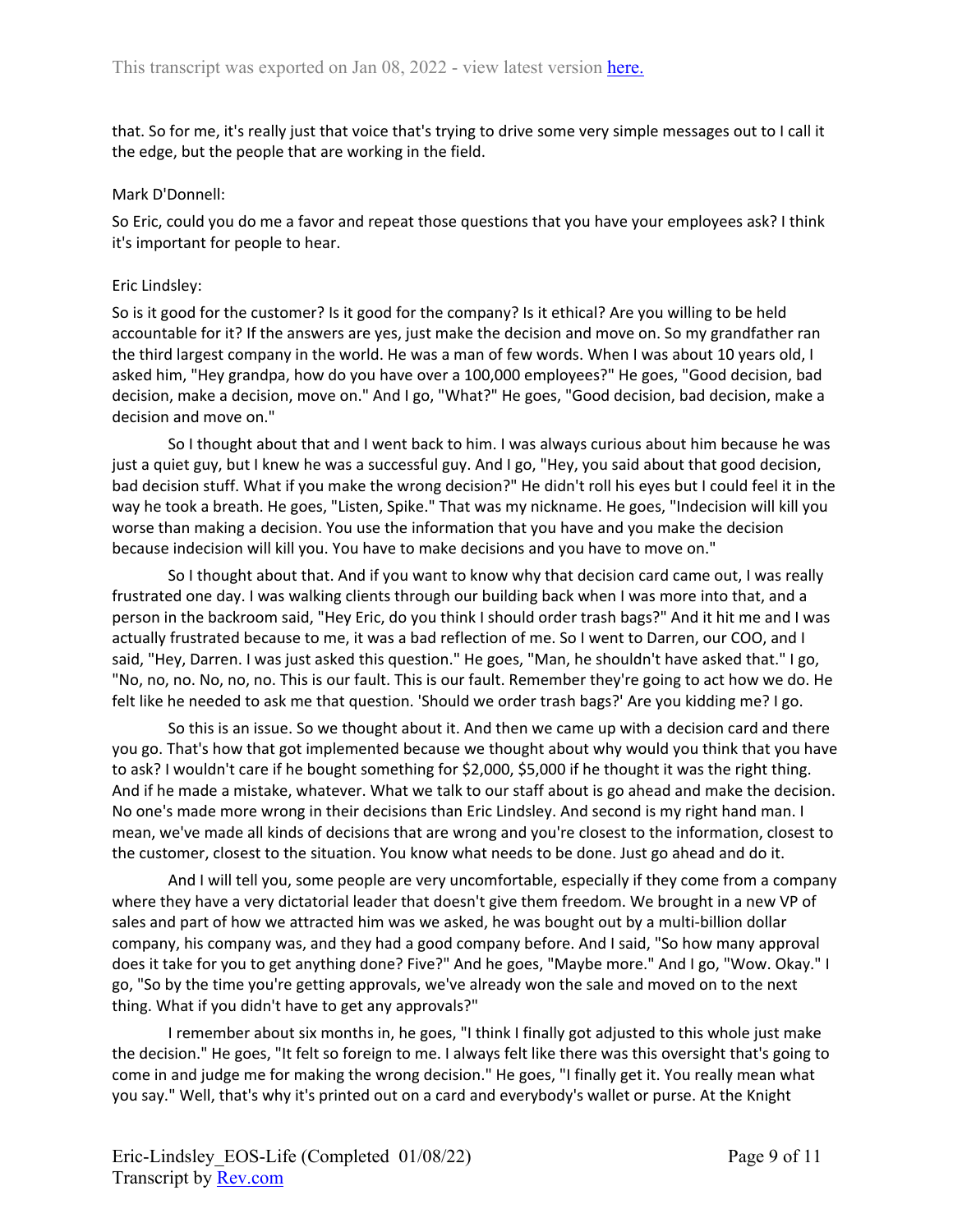Watch, we expect you to have that card. If you flip it over, then there's your core values but make the decision because all we're doing is slowing down the train.

If you hired appropriately, why would you hire a bunch of people and then tell them what to do? The EOS way is if I have to make the decision for you, one of us isn't needed. So we hired them for a reason because we love them for their beautiful mind. So let's let that beautiful mind do what it was hired to do. Get out of their way. They're going to make mistakes, just like we did, probably not even as bad. So let's just get out of their way. Let them do it.

### Mark D'Donnell:

I mean, that is just masterful, masterful stuff and I hope people who are listening take heed to all of that. So Eric, as we move to a conclusion here, based on what you know now and where you're at in your journey, what is one piece of advice that you'd offer the listener for achieving their EOS life? If you haven't already given it to them.

### Eric Lindsley:

A good question. I think the first thing is you've got to do it. Don't second guess it. Don't second guess yourself. The money that you're going to spend on it is nothing. I can't even quantify how much money I've made more than EOS, more than 100 times the investment easily. Jump in. Don't doubt. We ran into a couple ...

Well, a couple things that I didn't talk about. So our leadership team, here's a beautiful thing that happens with EOS and it's very important and you just have to accept it as part of the process. People are going to leave and people are going to come. You're going to have people that ... what used to be an A player at Knight Watch is a C or a C- now. And I can honestly say that. People that we thought were our very, very best are not our very, very best anymore.

And a lot of people became better than they ever thought or we ever thought they could. They just grew. But even on our leadership team, we had a couple positions where they're what we call a selfselect and they said, "Hey, this is just not me." And it opened up the door for someone else to come in that really plugged in nicely. And that didn't mean they left the company. It just meant that they didn't feel like that was the spot for them.

And then we have had people that have just left the company and said, "This just isn't for me. I don't want to have goals. I don't want to be held accountable. Can I just show up, punch in, punch out and go?" "Well, that's just not our culture." So they left. But I think the big advice I would have is do it.

I have the nickname of The Purist. Do it like they say to do it, try to stick to it and stay true and don't deviate. If you don't run a good level 10 meeting, it's going to squirrel into nowhere. If you don't do 90-day check-ins people are going to squirrel off. And somehow you're going to find a way to go back to where you were. You have to stay to it. And I can see it from my friends that have done EOS. Some of them, believe it or not, I have no idea. I watched a couple companies quit and I watched one company dissolve when they stopped doing EOS where the partners quite honestly separated, one partner bought out the other.

When the funny thing was EOS is what, they were about to do that, they got engaged with each other and they grew out of sight and then they decided, "Let's save some money here and let's not do EOS." Well, then one partner left the other and it was blatantly right in front of your face, you could see it because they weren't on the same page anymore. So do it, stay pure to it. And if you do that, I don't know how you can fail, from my perspective.